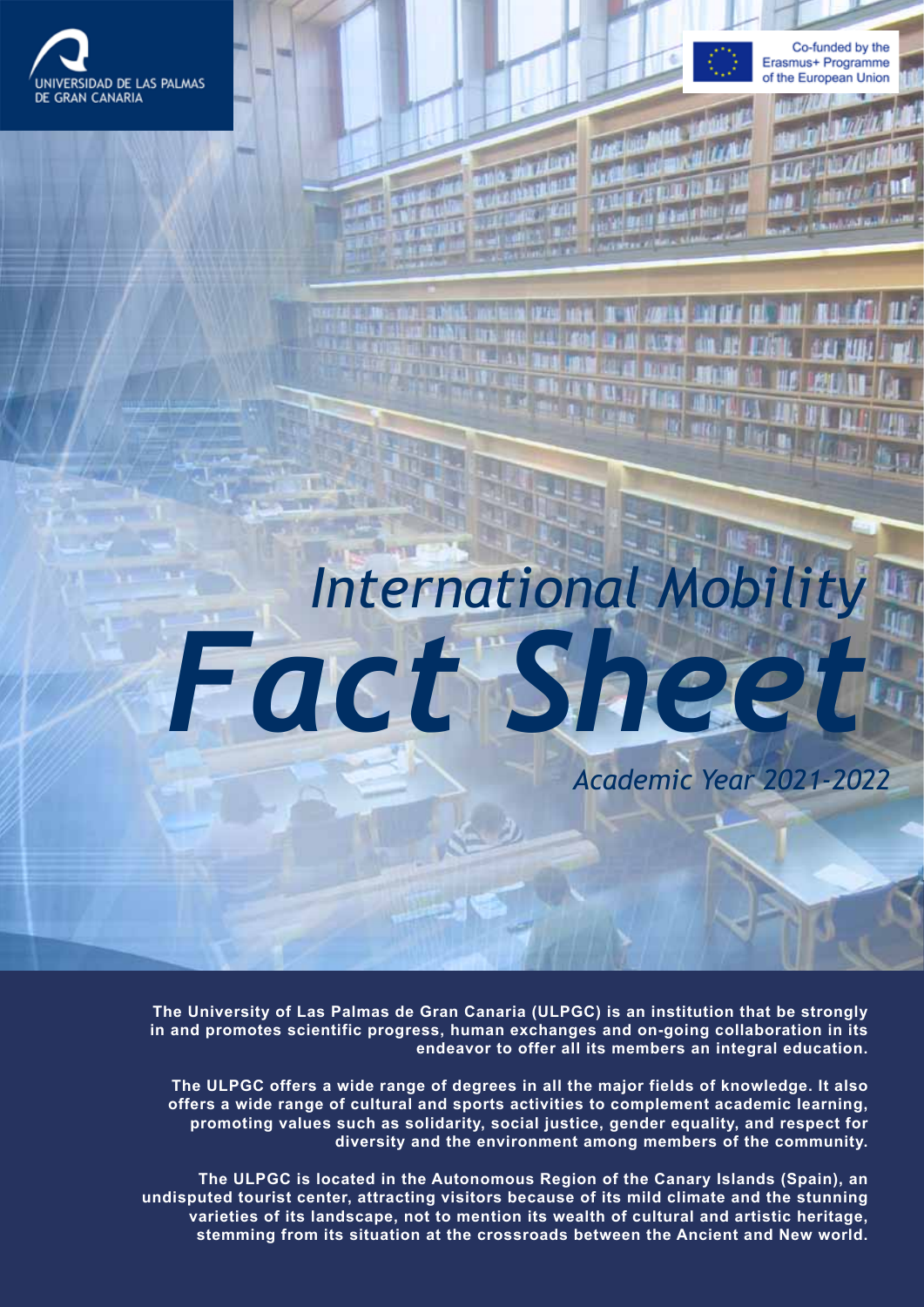## **Contact Information**

| <b>INSTITUTION</b>                                                    | UNIVERSITY OF LAS PALMAS DE GRAN CANARIA                                                                                                                                             |  |
|-----------------------------------------------------------------------|--------------------------------------------------------------------------------------------------------------------------------------------------------------------------------------|--|
| <b>ERASMUS CODE</b>                                                   | E LAS-PAL 01                                                                                                                                                                         |  |
| <b>PROMOTIONAL VIDEO</b>                                              | https://www.youtube.com/watch?v=-aKtii-XW-Y                                                                                                                                          |  |
| <b>OFFICE RESPONSIBLE</b><br><b>FOR MOBILITY</b><br><b>PROGRAMMES</b> | <b>International Relations Office</b>                                                                                                                                                |  |
| <b>MAILING ADDRESS</b>                                                | C/ Juan de Quesada, 30. Las Palmas de Gran Canaria.<br>35001 LAS PALMAS (Spain)                                                                                                      |  |
| PHONE NUMBER                                                          | +34 928 457 443                                                                                                                                                                      |  |
| <b>E-MAIL ADDRESS</b>                                                 | relint@ulpgc.es                                                                                                                                                                      |  |
| WEBSITE                                                               | movilidad.ulpgc.es/                                                                                                                                                                  |  |
| <b>OPENING HOURS</b><br>(BY APPOINTMENT)                              | Monday to Friday 9:00 a.m.-2:00 p.m. (GMT)                                                                                                                                           |  |
| DIRECTOR OF MOBILITY<br><b>AND INTERNATIONAL</b><br><b>PROGRAMS</b>   | Javier Ponce/ d.movilidad@ulpgc.es                                                                                                                                                   |  |
| <b>INTERNATIONAL</b><br><b>RELATIONS OFFICE</b><br><b>COORDINATOR</b> | Cristina Chirino / c.movilidad@ulpgc.es                                                                                                                                              |  |
| <b>PROJECT MANAGERS</b><br>(HEAD OFFICE)                              | Marie-Line Jobert / +34 928 457 443 / relint@ulpgc.es<br>Sofia Siemens / +34 928 451 073/ ka107@ulpgc.es                                                                             |  |
| <b>ADMINISTRATIVE STAFF</b><br>(HEAD OFFICE)                          | Gloria Navarro/ +34 928 458 952 / admrelint@ulpgc.es                                                                                                                                 |  |
|                                                                       | Juan Molowny / +34 928 459 811 / admrelint@ulpgc.es                                                                                                                                  |  |
| <b>IT MANAGER</b>                                                     | Cristofer Martel / +34 928 457 444 / movilidad@ulpgc.es                                                                                                                              |  |
| <b>ADMINISTRATIVE STAFF</b><br>(FACULTIES & SCHOOLS)                  | Sara Otero - Computer Engineering/Economics/Business Administration/<br>Tourism/Law/Social Work/Labour Relations/ Marine Sciences<br>+34 928 452 793 / rrii@ulpgc.es                 |  |
|                                                                       | Gabriel Godino - Philology/Geography and History/Translation and<br>Interpreting/Education Sciences/Veterinary Science/Health Science<br>+34 928 451 764 / rrii_humanidades@ulpgc.es |  |
|                                                                       | Dácil León - Architecture/Telecommunications/Industrial and Civil<br><b>Engineering/Physical Activity and Sports Sciences</b><br>+34 928 451 852 / rrii_tafira@ulpgc.es              |  |
|                                                                       | Matilde Armengol - Geography and History - viceu_fgh@ulpgc.es                                                                                                                        |  |
|                                                                       | Susan Cranfield- Translation and Interpreting - vicrrii_fti@ulpgc.es                                                                                                                 |  |
|                                                                       | Jesús Alemán- Education Science- movilidad.fcedu@ulpgc.es                                                                                                                            |  |
|                                                                       | Gina Oxbrow - Philology - vic_erasmus_ff@ulpgc.es                                                                                                                                    |  |
|                                                                       | Juan José Santana - Industrial and Civil Engineering<br>sub_movb@eiic.ulpgc.es                                                                                                       |  |
|                                                                       | Félix Tobajas - Telecommunications and Electronic Engineering<br>sempe@eite.ulpgc.es                                                                                                 |  |
|                                                                       | Daniel Hernández - Computer Engineering - sri.eii@ulpgc.es                                                                                                                           |  |
|                                                                       | Antonio Martínez - Marine Science - vfi_fcm@ulpgc.es                                                                                                                                 |  |
|                                                                       | Lucía Martínez- Architecture - internacional_ea@ulpgc.es                                                                                                                             |  |
|                                                                       | José Manuel Vilar - Veterinary Science - movilidadveterinaria@ulpgc.es                                                                                                               |  |
|                                                                       | Victor Alonso - Physical Activity and Sports Sciences<br>internacional_fcafd@ulpgc.es                                                                                                |  |
|                                                                       | Lidia Hernández - Economics, Business and Tourism - vri_feet@ulpgc.es                                                                                                                |  |
|                                                                       | Rita Carballo - Tourism (Lanzarote) - movilidadeutl@ulpgc                                                                                                                            |  |
|                                                                       | María Eugenia Cardenal - Legal Sciences - vrrii_fccjj@ulpgc.es                                                                                                                       |  |
|                                                                       | Martín Vilchez - Health Sciences - vmi_fccs@ulpgc.es                                                                                                                                 |  |
|                                                                       | María Victoria Domínguez Rodríguez - Centre for Distance Learning -<br>mov_etulpgc@ulpgc.es                                                                                          |  |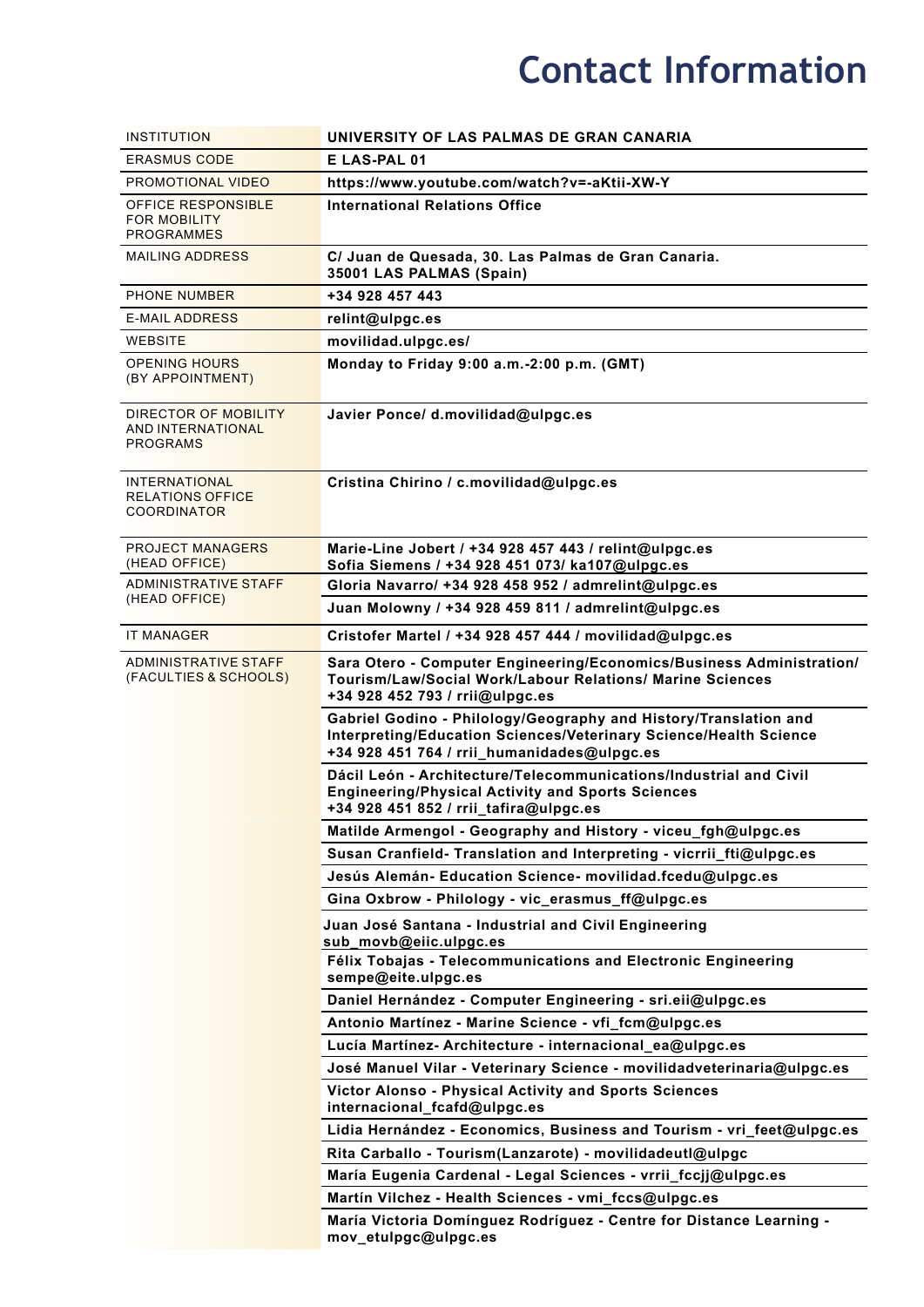#### **General Information**

| <b>ACADEMIC CALENDAR</b>                                             | <b>First Semester (Fall)</b>                                                                                                                                                                                                                                                                                                                                                                                                                                                                                |                                                                                                                                                                                                                             |                                                                           |
|----------------------------------------------------------------------|-------------------------------------------------------------------------------------------------------------------------------------------------------------------------------------------------------------------------------------------------------------------------------------------------------------------------------------------------------------------------------------------------------------------------------------------------------------------------------------------------------------|-----------------------------------------------------------------------------------------------------------------------------------------------------------------------------------------------------------------------------|---------------------------------------------------------------------------|
|                                                                      | <b>Instruction Begins</b>                                                                                                                                                                                                                                                                                                                                                                                                                                                                                   | <b>Last Day of Instruction</b>                                                                                                                                                                                              | <b>Examination Dates</b>                                                  |
|                                                                      | September 9, 2021                                                                                                                                                                                                                                                                                                                                                                                                                                                                                           | <b>January 11, 2022</b>                                                                                                                                                                                                     | 12 to 28 January 2022                                                     |
|                                                                      | <b>Second Semester (Spring)</b>                                                                                                                                                                                                                                                                                                                                                                                                                                                                             |                                                                                                                                                                                                                             |                                                                           |
|                                                                      | <b>Instruction Begins</b>                                                                                                                                                                                                                                                                                                                                                                                                                                                                                   | <b>Last Day of Instruction</b>                                                                                                                                                                                              | <b>Examination Dates</b>                                                  |
|                                                                      | <b>January 31, 2022</b>                                                                                                                                                                                                                                                                                                                                                                                                                                                                                     | May 24, 2022                                                                                                                                                                                                                | 25 May to 10 June 2022                                                    |
| <b>DEGREES AND</b><br><b>COURSES</b>                                 |                                                                                                                                                                                                                                                                                                                                                                                                                                                                                                             |                                                                                                                                                                                                                             | https://internacional.ulpgc.es/en/movilidad-incoming/estudiantes-incoming |
| <b>LANGUAGE OF TEACHING</b>                                          | Courses are taught mainly in Spanish. Some courses are also taught in<br>English.<br>The University recommends exchange students to have at least a MCER<br><b>B1 level of Spanish.</b>                                                                                                                                                                                                                                                                                                                     |                                                                                                                                                                                                                             |                                                                           |
| <b>ESTIMATED DATES</b><br><b>FOR TRANSCRIPT OF</b><br><b>RECORDS</b> | <b>First Semester (Fall): February</b><br><b>Second Semester (Spring): June</b>                                                                                                                                                                                                                                                                                                                                                                                                                             |                                                                                                                                                                                                                             |                                                                           |
| <b>CREDIT SYSTEM</b>                                                 | ULPGC uses the European Credit Transfer System (ECTS). ECTS-Credits<br>are used to determine the relative workload of individual academic tasks.<br>One ECTS credit is equivalent to 25 hours of student work, which includes<br>the following: lectures and practical classes, private study, participation in<br>seminars, projects and practical work and preparation for and completion<br>of examinations and assessment tests. Normally one credit also equates to<br>10 face-to-face teaching hours. |                                                                                                                                                                                                                             |                                                                           |
| USUAL WORK LOAD                                                      | 60 ECTS per year - 30 ECTS per Semester                                                                                                                                                                                                                                                                                                                                                                                                                                                                     |                                                                                                                                                                                                                             |                                                                           |
| <b>GRADING SYSTEM</b>                                                |                                                                                                                                                                                                                                                                                                                                                                                                                                                                                                             | The Spanish grading system is based on a scale from 0 to 10, where 5 is<br>the minimum passing mark: 0-4,9: Fail; 5,0-6,9: Pass; 7,0-8,9: Good; 9,0-10:<br>Excellent. The top students of the class can get a Honours mark. |                                                                           |

### **Mobility / Exchange Information**

| ADMISSION<br><b>RESTRICTIONS</b>            | The degrees of Medicine, Nursing, Veterinary and Physiotherapy requires<br>a specific Bilateral Agreement in order to proceed with because of some<br>specifications with the subjects.                                                                                                                                                                                                                                                               |
|---------------------------------------------|-------------------------------------------------------------------------------------------------------------------------------------------------------------------------------------------------------------------------------------------------------------------------------------------------------------------------------------------------------------------------------------------------------------------------------------------------------|
| <b>STUDENT NOMINATION</b><br><b>PROCESS</b> | Partner Universities will make an on-line nomination of their students.<br>Each university will be provided with a personal password to access the<br>application system and nominate.<br>Once the students have been nominated by their Home University,<br>ULPGC through an email sent by the application will contact them<br>directly with further information about the on-line registration and the<br>necessary documentation to be delivered. |
| <b>DEADLINES FOR</b><br><b>REGISTRATION</b> | First Semester (Fall) and Full Academic Year: February, 3 to June 15<br>Second Semester (Spring): September 7 to November 16                                                                                                                                                                                                                                                                                                                          |
| <b>DOCUMENTATION</b>                        | 1. Passport photocopy<br>2. Photo<br>3. Medical Insurance<br>4. Learning Agreement signed by the sending University                                                                                                                                                                                                                                                                                                                                   |